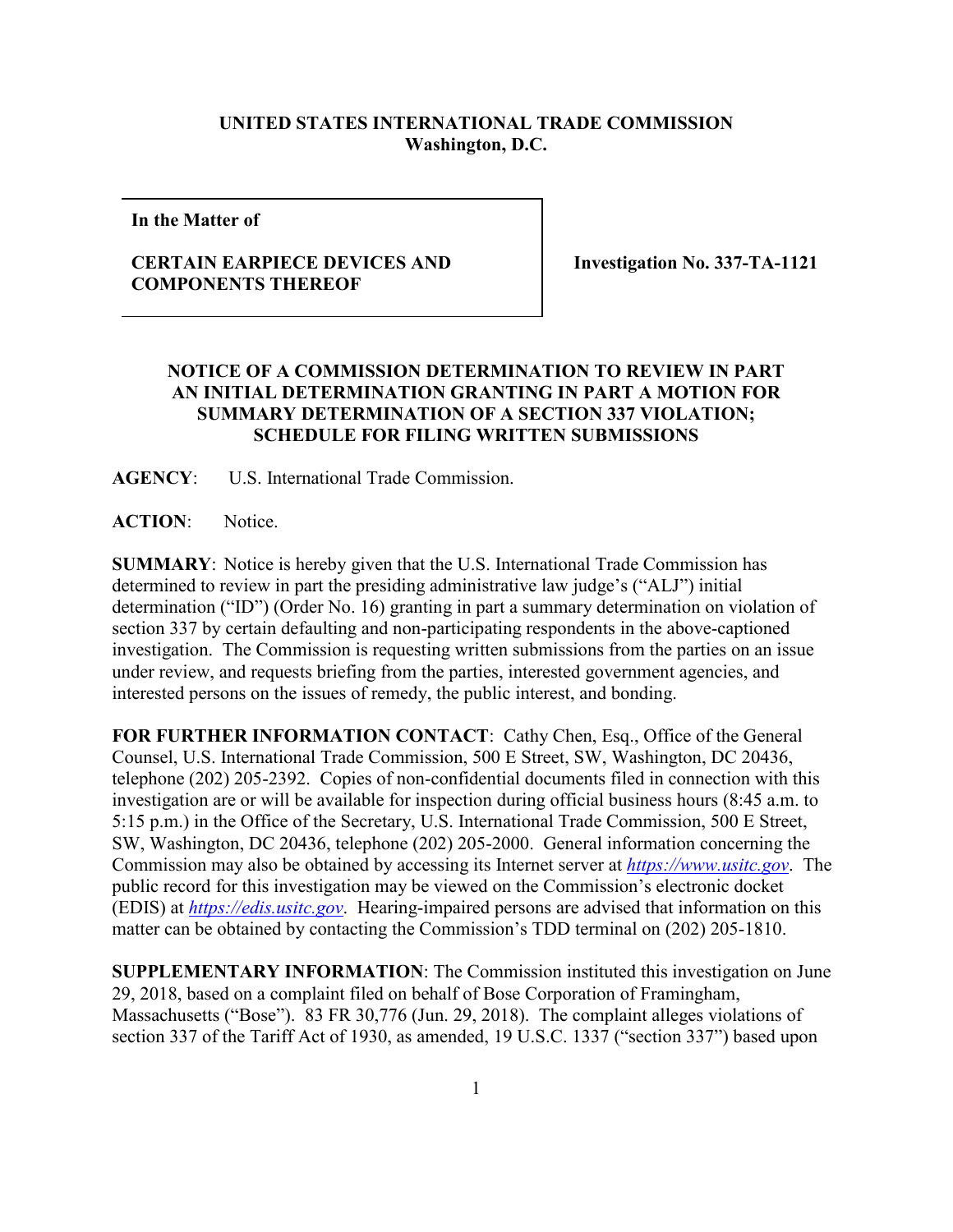the importation into the United States, the sale for importation, and the sale within the United States after importation of certain earpiece devices and components thereof by reason of infringement of one or more claims of U.S. Patent Nos. 9,036,852 ("the '852 patent"); 9,036,853 ("the '853 patent"); 9,042,590 ("the '590 patent"); 8,311,253 ("the '253 patent"); 8,249,287 ("the '287 patent"); and 9,398,364 ("the '364 patent"). The '852, '853, '590, '253, and '287 patents are herein referred to as the StayHear® Patents. The complaint further alleges that an industry in the United States exists as required by section 337.

The notice of investigation named fourteen respondents: (1) 1MORE USA, Inc. of San Diego, California; (2) APSkins of Seattle, Washington; (3) Beeebo Online Limited ("Beeebo") of North Las Vegas, Nevada; (4) iHip of Edison, New Jersey; (5) LMZT LLC of Brooklyn, New York; (6) Misodiko of ShenZhen, GuangDong, China; (7) Phaiser LLC of Houston, Texas; (8) Phonete of Shenzhen, China; (9) REVJAMS of New York, New York; (10) SMARTOMI Products, Inc. of Ontario, California; (11) Spigen, Inc. of Irvine, California; (12) Sudio AB of Stockholm, Sweden; (13) Sunvalley Tek International, Inc. of Fremont, California; and (14) TomRich of Shenzhen, China. The Office of Unfair Import Investigations ("OUII") was also named as a party in this investigation.

On October 4, 2018, Bose moved to amend the notice of investigation and for leave to file an amended complaint in order, among other things, (i) to correct the name of respondent iHip to Zeikos, Inc.; and (ii) to correct the name and address of respondent SMARTOMI Products, Inc. to V4ink, Inc. On October 29, 2018, the ALJ granted the motion. *See* Order No. 10 (Oct. 29, 2018), *not rev'd by* Comm'n Notice (Nov. 23, 2018); 83 FR 61168 (Nov. 28, 2018); 83 FR 62900 (Dec. 6, 2018). Bose filed and served its amended complaint on February 21, 2019.

During the course of the investigation, Bose settled with the following respondents: APSkins; Zeikos, Inc.; LMZT LLC; Spigen, Inc.; Sudio AB; and Sunvalley Tek International, Inc. *See* Order Nos. 8 and 9 (Oct. 19, 2018), *not rev'd by* Comm'n Notice (Nov. 9, 2018); Order No. 11 (Oct. 29, 2018), *not rev'd by* Comm'n Notice (Nov. 27, 2018); Order No. 12 (Nov. 26, 2018), *not rev'd by* Comm'n Notice (Dec. 19, 2018); Order Nos. 14 and 15 (Feb. 21, 2019), *not rev'd by* Comm'n Notice (Mar. 11, 2019). In addition, with the exception of Spigen, Inc., consent orders were issued against all of these respondents. *Id.* Thus, the investigation has been terminated with respect to these six respondents.

Five other respondents have been found in default pursuant to Commission Rule 210.16, 19 CFR 210.16: Beeebo; Misodiko; Phaiser LLC; V4ink, Inc.; and TomRich (collectively, "the Defaulting Respondents"). *See* Order No. 7 (Sep. 20, 2018); Order No. 13 (Dec. 11, 2018), *not rev'd by* Comm'n Notice (Dec. 21, 2018).

On February 8, 2019, Bose moved for summary determination of a violation of section 337. Bose filed a corrected motion on March 1, 2019. Thereafter, Bose filed several replacement exhibits and a supplemental index.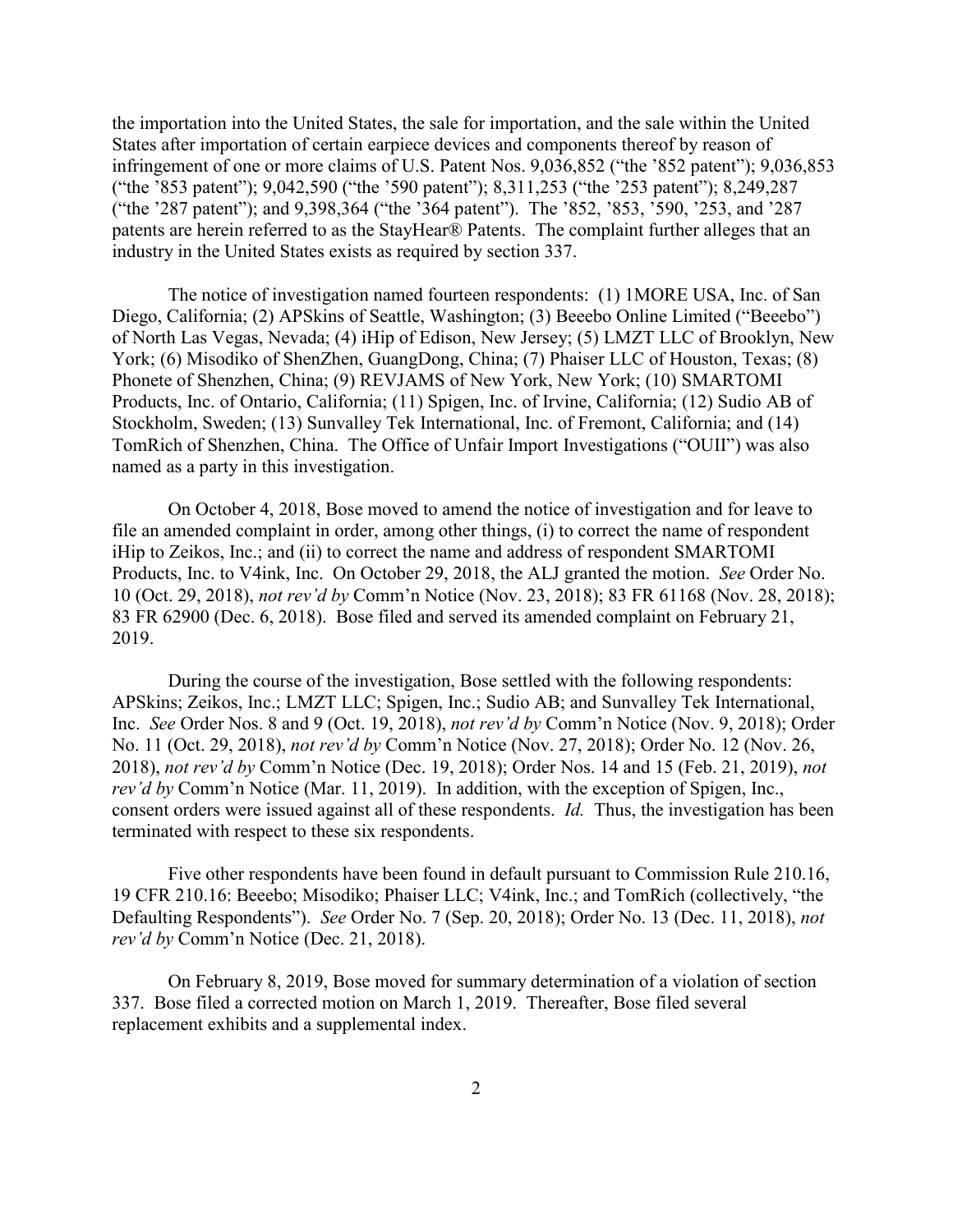The remaining three respondents, 1MORE USA, Inc., Phonete, and REVJAMS (collectively "the Non-Participating Respondents"), have not submitted any response, appeared, or otherwise participated in the investigation despite being served with the complaint or amended complaint, and the motion for summary determination of violation. The three Non-Participating Respondents and the five Defaulting Respondents were the subject of Bose's motion for summary determination of a violation of section 337. On March 22, 2019, OUII filed a response supporting Bose's motion in substantial part and supporting the requested remedy of a general exclusion order.

On June 28, 2019, the ALJ issued the subject ID and his Recommended Determination ("RD") on remedy and bonding. The ID grants in part Bose's motion for summary determination of a violation of section 337. Specifically, the ALJ found, *inter alia*, that Bose established that the importation requirement is satisfied as to each Defaulting Respondent and Non-Participating Respondent and each accused product; that other than infringement of claim 7 of the '852 patent with respect to the Misodiko, Phonete, and TomRich products, Bose established infringement of claims 1 and 7 of the '852 patent; claims 1 and 8 of the '853 patent; claims 1 and 6 of the '590 patent; claim 1 of the '253 patent; claims 1, 7, and 8 of the '287 patent; and claims 1 and 11 of the '364 patent; and that Bose satisfied the domestic industry requirement for each asserted patent. In addition, the ALJ recommended that the Commission issue a general exclusion order, cease and desist orders, and impose a 100 percent bond during the period of Presidential review.

No petitions for review were filed.

Having reviewed the record of this investigation, including the ID, the Commission has determined to review the ID in part. Specifically, the Commission has determined to review the following findings, which were based on the substantial, reliable, and probative evidence standard: (1) the ID's finding that Bose has established infringement of claim 7 of the '852 patent with respect to Beeebo's Dodocool Earhooks, and, on review, reverse that finding; (2) the ID's finding that Bose has satisfied the economic prong of the domestic industry requirement under sections  $337(a)(3)(A)$  and (B) with respect to the '364 patent; and (3) the ID's finding that Bose has satisfied the economic prong of the domestic industry requirement under section  $337(a)(3)(C)$  with respect to the asserted patents, and, on review, take no position on that finding. The Commission has determined not to review the remainder of the ID. Accordingly, the Commission finds a violation of section 337 by reason of infringement of claims 1 and 7 of the '852 patent; claims 1 and 8 of the '853 patent; claims 1 and 6 of the '590 patent; claim 1 of the '253 patent; and claims 1, 7, and 8 of the '287 patent; and the satisfaction of the domestic industry requirement under sections 337(a)(3)(A) and (B) with respect to the StayHear® Patents.

The parties are requested to brief their positions on only the following issue under review.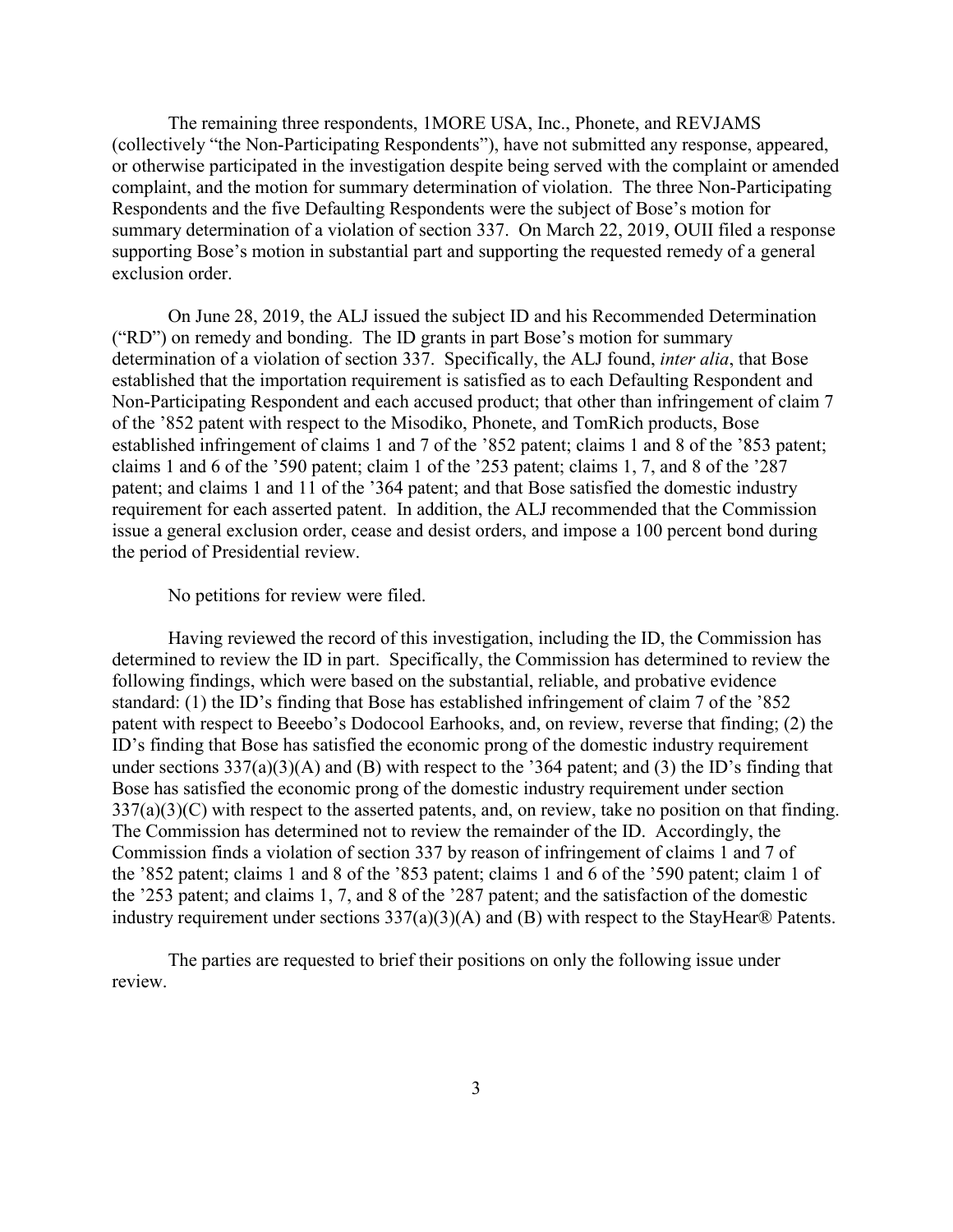1. The record evidence shows that Bose aggregated its domestic investments in Fiscal Year 2018 for domestic industry products that practice the StayHear® Patents and the '364 patent to establish a domestic industry under sections  $337(a)(3)(A)$  and (B). Bose, however, relies on a subset of its domestic industry products to satisfy the domestic industry requirement with respect to the '364 patent. Please provide an appropriate allocation of the domestic investments and discuss whether such allocated investments establish a domestic industry under sections 337(a)(3)(A) and (B) with respect to the '364 patent.

In connection with the final disposition of this investigation, the Commission may (1) issue an order that could result in the exclusion of the subject articles from entry into the United States, and/or (2) issue cease and desist order(s) that could result in the respondent(s) being required to cease and desist from engaging in unfair acts in the importation and sale of such articles. Accordingly, the Commission is interested in receiving written submissions that address the form of remedy, if any, that should be ordered. If a party seeks exclusion of an article from entry into the United States for purposes other than entry for consumption, the party should so indicate and provide information establishing that activities involving other types of entry either are adversely affecting it or likely to do so. For background, see *Certain Devices for Connecting Computers via Telephone Lines*, Inv. No. 337-TA-360, USITC Pub. No. 2843, Comm'n Op. at 7-10 (Dec. 1994). In addition, if a party seeks issuance of any cease and desist orders, the written submissions should address that request in the context of recent Commission opinions, including those in *Certain Arrowheads with Deploying Blades and Components Thereof and Packaging Therefor*, lnv. No. 337-TA-977, Comm'n Op. (Apr. 28, 2017) and *Certain Electric Skin Care Devices, Brushes and Chargers Therefor, and Kits Containing the Same*, lnv. No. 337-TA-959, Comm'n Op. (Feb. 13, 2017). Specifically, if Complainant seeks a cease and desist order against a respondent, the written submissions should respond to the following requests:

- 1. Please identify with citations to the record any information regarding commercially significant inventory in the United States as to each respondent against whom a cease and desist order is sought. If Complainant also relies on other significant domestic operations that could undercut the remedy provided by an exclusion order, please identify with citations to the record such information as to each respondent against whom a cease and desist order is sought.
- 2. ln relation to the infringing products, please identify any information in the record, including allegations in the pleadings, that addresses the existence of any domestic inventory, any domestic operations, or any sales-related activity directed at the United States for each respondent against whom a cease and desist order is sought.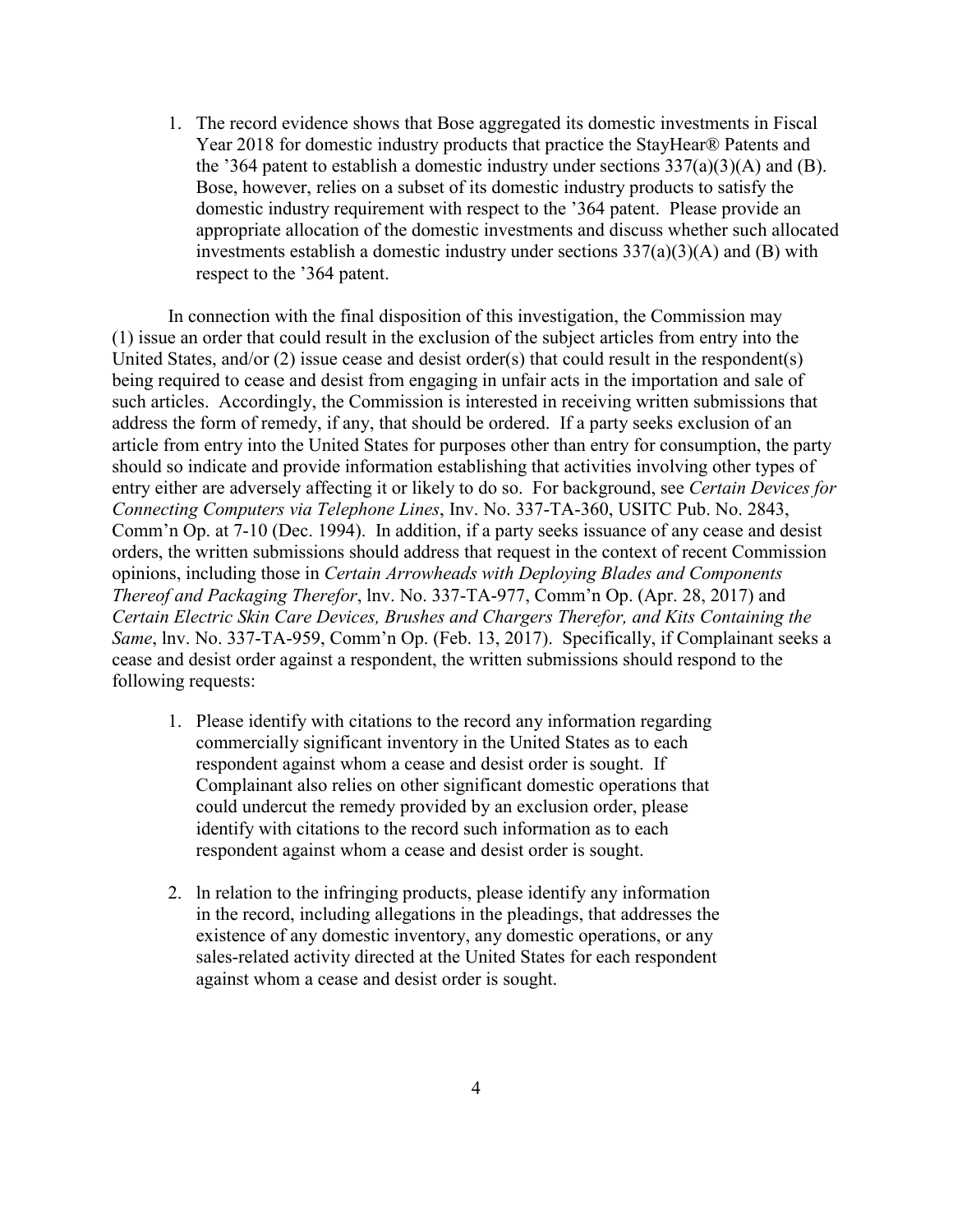3. Please explain with citation to the record whether respondents 1MORE USA, Inc., Phonete, and REVJAMS satisfy the requirements of subsections (A)-(E) of section 337(g)(1). *See* SD at 4.

If the Commission contemplates some form of remedy, it must consider the effects of that remedy upon the public interest. The factors the Commission will consider include the effect that an exclusion order would have on (1) the public health and welfare, (2) competitive conditions in the U.S. economy, (3) U.S. production of articles that are like or directly competitive with those that are subject to investigation, and (4) U.S. consumers. The Commission is therefore interested in receiving written submissions that address the aforementioned public interest factors in the context of this investigation.

If the Commission orders some form of remedy, the U.S. Trade Representative, as delegated by the President, has 60 days to approve or disapprove the Commission's action. *See*  Presidential Memorandum of July 21, 2005, 70 FR 43251 (July 26, 2005). During this period, the subject articles would be entitled to enter the United States under bond, in an amount determined by the Commission and prescribed by the Secretary of the Treasury. The Commission is therefore interested in receiving submissions concerning the amount of the bond that should be imposed if a remedy is ordered.

**WRITTEN SUBMISSIONS**: Parties to the investigation, interested government agencies, and any other interested parties are encouraged to file written submissions on the issues of remedy, the public interest, and bonding. Such submissions should address the recommended determination by the ALJ on remedy and bonding.

Complainant and OUII are also requested to submit proposed remedial orders for the Commission's consideration. Complainant is further requested to state the dates that the asserted patents expire, the HTSUS numbers under which the accused products are imported, and to supply the identification information for all known importers of the products at issue in this investigation. The written submissions and proposed remedial orders must be filed no later than close of business on **August 28, 2019**. Reply submissions must be filed no later than the close of business on **September 5, 2019**. No further submissions on these issues will be permitted unless otherwise ordered by the Commission.

Persons filing written submissions must file the original document electronically on or before the deadlines stated above and submit 8 true paper copies to the Office of the Secretary by noon the next day pursuant to Commission Rule 210.4(f), 19 C.F.R. 210.4(f). Submissions should refer to the investigation number (Inv. No. 337-TA-1121) in a prominent place on the cover page and/or the first page. (*See* Handbook for Electronic Filing Procedures, https://www.usitc.gov/secretary/documents/handbook on filing procedures.pdf). Persons with questions regarding filing should contact the Secretary, (202) 205-2000.